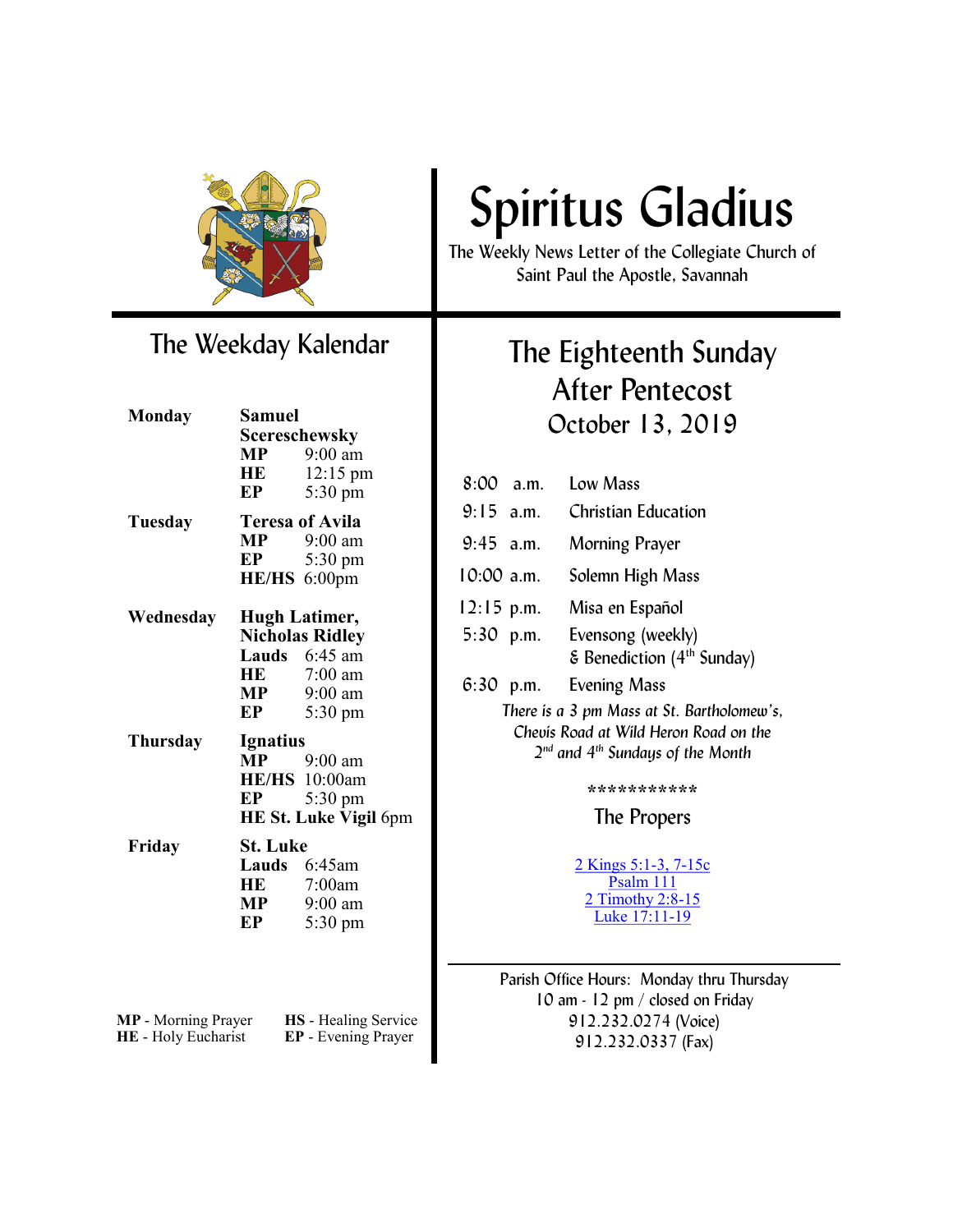### REFLECTIONS

Dear Sisters and Brothers in Christ:

What's in a Name. For the ancient Hebrews, our ancestors in this extraordinary pilgrimage with our creator God, it was more than a mere label of identification. In biblical thinking it is an expression of the essential nature of its bearer. From another perspective a Name revealed the inner character of the person or community. Invocation of a name meant that you could call on the reality of that person or community to aid your cause. To know the Name of God is to know God as self-revealed. As Christians we believe that the full disclosure of God's nature and character is given in the person Jesus Christ (John 17:6, 26).

Because ones name is inextricably bound up with existence and nothing exists unless it has a name, it has always been important in the history of the Church that communities which gather to be the Church in a particular place adopt a patron and a name which will creatively inform their character. In the earliest days of the Church congregations gained their names from the name of the family which allowed the community to meet in their home - the Church which meets at Casa Petrus, Peter's House. As time went on the names of certain members of the Body of Christ began to stand out and signify specific characteristics which a congregation wanted to emulate and inculcate; so, they adopted the saint as a Patron in order to shape the future of the community. To this day it is our custom that a parish community adopts a Patron to identify with. Gaining not only the power of the Patrons intercession before the throne of God and the dynamic relationship which true intercession implies but the opportunity to conform its life to the life and witness of the Patron.

In bearing the name of our Patron, St. Paul, we are committed by being so named to a life of outreach and missionary spirit. Before ascending into heaven Jesus commissioned his disciples to go into the world and make disciples of the nations. As successors to the Apostolic Church and his disciples we are all called to attempt to do this wherever we find ourselves. Of all God's children St. Paul embraced this call with great fervor. After his spectacular encounter with Christ on the road to Damascus and his baptism in a house on a street called Straight, he was no longer Saul of Tarsus who had stood with the cloaks at Stephen's stoning and had persecuted the Church - he had become Paul the self-proclaimed resurrection witness (Apostle) to the Gentiles. His identity as an Apostle was confirmed by conversions, miracles and wonders.

As an instrument of God's work, Paul is so identified with the penetration of God's Spirit into the world that he is also known as the Sword of the Spirit, which in Latin is Spiritus Gladius. In placing ourselves under the patronage of St. Paul, Apostle to the Gentiles we have pledge ourselves to become an extension of the work made manifest in him and strive to be a "Sword of the Spirit" in our own time and community.

So, what is in a Name - in the old way of thinking, everything! It is the definition of Character and its revelation. In adopting our Patrons motto as the name of our weekly newsletter and placing special and intentional emphasis on his Apostleship we remind ourselves of this truth. We prompt ourselves into living the characteristic approach of our Patron towards our Lords command to do Mission and we give ourselves a regular reminder of our need and commitment to do apostolic work and our special call to be instruments of the Spirit which attempt to penetrate all aspects of life with the knowledge and love of God.

WWIII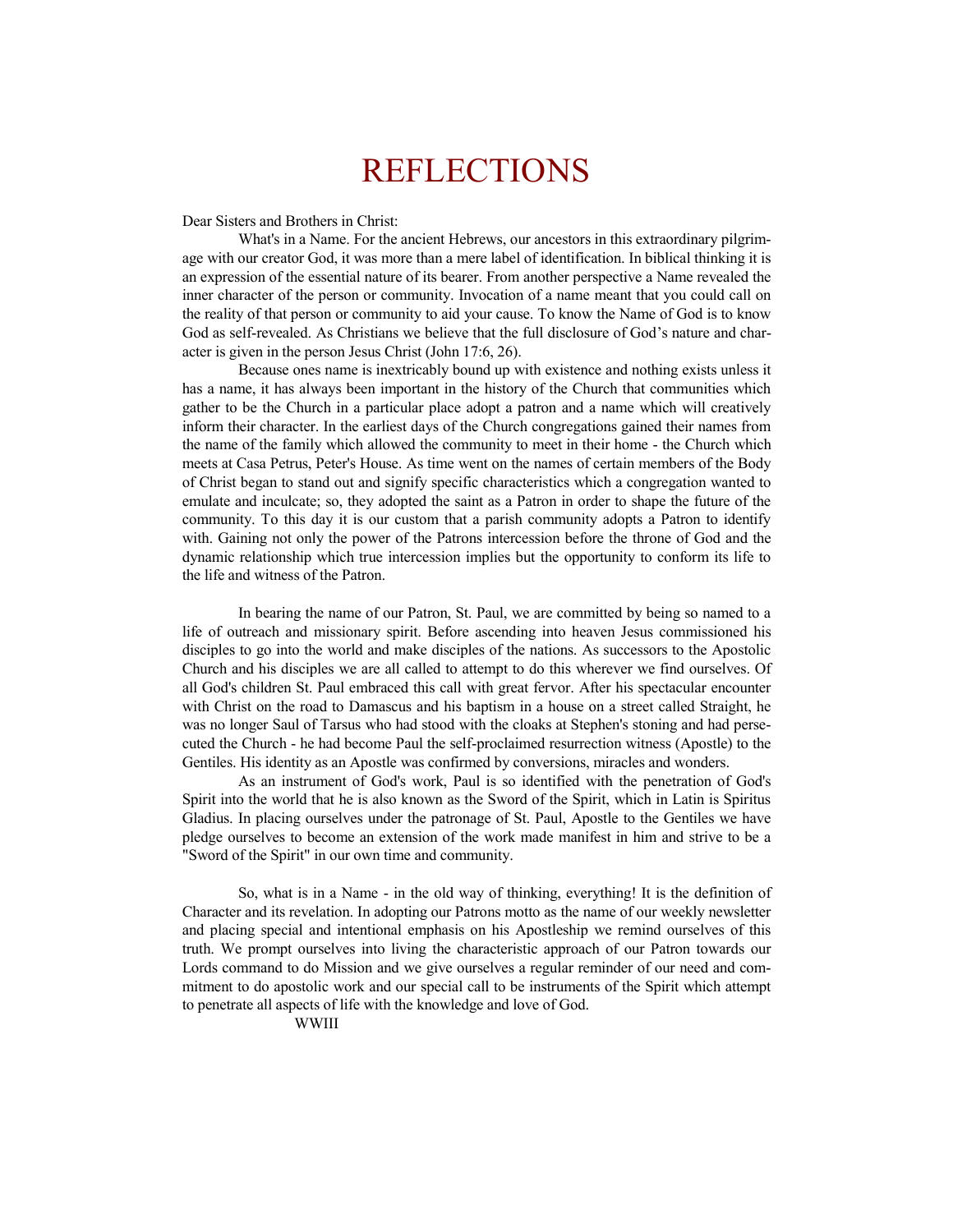## Parish News and Events

#### **Hymns & Music:**

**18th Sunday After Pentecost Hymns:** 390, 440, Doxology, 655, 397 **Anthem:** *O Praise the Lord (Adrian Batten c.1580-c.1637)*

#### **Choral Scholar Focus Ansley McKee (Voice)**

Ansley is an Eighth Grade Honor Roll student at Garrison Elementary. A Savannah native, Ansley was performing as a church soloist at 6 years old. Soon after, she began performing on stage at the Savannah Children's Theatre, where she has been in over 2 dozen plays. She has earned spots in Georgia Honor Choir/ All State Chorus for the last 4 years. A long time voice student in the Studio of Jillian Durant, Ansley has been a past member of Blessed Sacrament Children's Choir and RISE. She is an ukulele enthusiast and accompanies herself. The love of her life is her adorable dog "Precious".

#### **Coffee Hour:**

**T**he sign-up for Coffee Hour Hosts for **October and November** is now available on Sign-up Genius (Copy and paste this link to sign up):

#### **https://tinyurl.com/y2zkdkza**

Thank you for your support of this important ministry.

#### **Episcopal Church Women's Meeting**

The Episcopal Church Women's (ECW) meeting, will be held at St. Paul's this Saturday, October 12th at 10:00am, in the parish hall.

#### **Youth Events on Sunday**

Sunday school for all youth age groups meets around 11:30am (between 10am mass and 12:15pm mass). Children ages 10 and under meet in the Godly Play room on the 2nd floor. Children over 10 years of age gather on the playground to assist with the Thomas Park Food Pantry. Contact Sarah Ward at 912-596-4240 if you are interested in assisting.

#### **Wonderful Wednesday's This Week**

On Wednesday, you are invited to join fellow parishioners for a meal and a discussion of the book "Walk in Love" at 6pm, in the Parish Hall.

#### **Greek Festival**

St. Paul's Greek Orthodox Church invites you to join them for their 69th Annual Savannah Greek Festival, to be held October 10th, 11th, and 12th from 11:00 a.m.-9 p.m. For more information: [https://www.facebook.comSavannahGreekFest/](https://www.facebook.com/SavannahGreekFest/)

#### **Feast of St. Luke the Evangelist**

This feast will be celebrated on Thursday, October 17th at 6pm. All are invited to attend.

#### **St. George's Episcopal Rector Installation**

Join the parish of St. George's Episcopal as they welcome their new Rector, Fr. David Lemburg. His installation mass will be held on Thursday, October 17th at 6:30 p.m. All are invited to attend.

#### **Savannah Walkabout October 23rd**

Join your fellow Episcopalians as we gather at St. Thomas Church (Isle of Hope) on Wednesday, October 23 at 6:00 p.m. as the five candidates for the position of Bishop of the Diocese of Georgia are present for a meet and greet.

#### **Latino Brunch at St. Paul's October 27th**

On Sunday, October 27th, the Latino community at St. Paul's will be hosting a Latino Brunch following the 10:00 a.m. mass. All proceeds will benefit the Latino community outreach at St. Paul's. RSVP by signing up on the sheets located on the parish hall bulletin board.

#### **Fall Festival Needs**

St. Paul's largest fundraiser needs your help! We are in need ideas for booths and volunteers for our Fall Festival (November 23<sup>rd</sup>). 100% of the proceeds from our fundraiser support the various outreach ministries in our community. For more information, please contact Fr. Willoughby at frwwiii@gmail.com